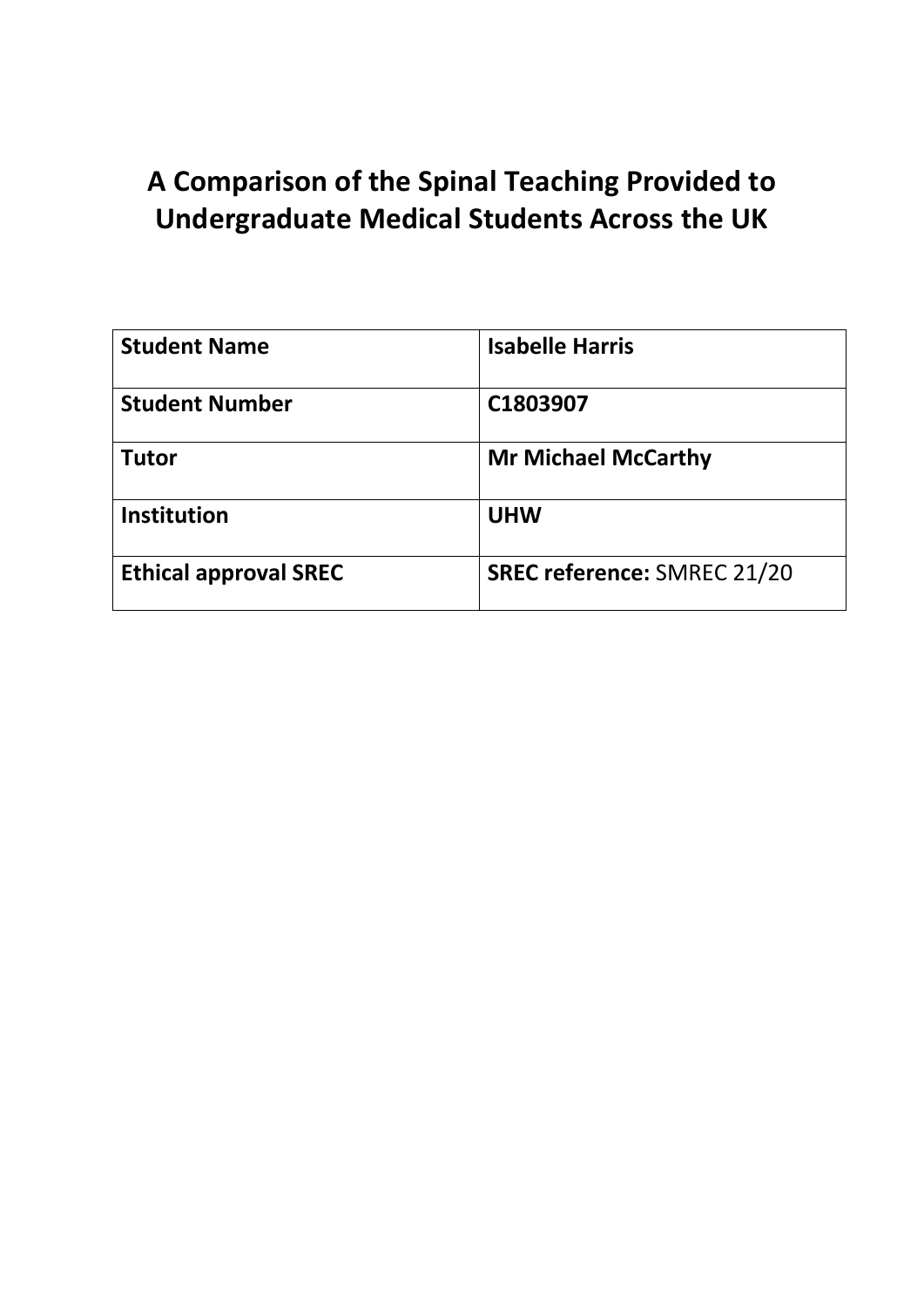# **Abstract**

**Introduction:** Back pain is one of the leading presentations to general practices and healthcare providers. It accounts for over 2.8 billion pounds of the NHS budget each year creating a huge financial burden on the NHS. As a result, the Royal College of Surgeons and British Orthopaedic Association deem it essential that medical schools include back pain and spinal conditions in their undergraduate curriculum.

# **Objective:**

- 1. To assess the quantity of spinal teaching in UK medical schools.
- 2. To share resources and encourage other universities to participate in the sharing of materials and collaboration in order to improve standards.

**Methods:** Ethical approval was requested and granted from Cardiff's School Research Ethical Committee (SMREC). A questionnaire was designed and distributed to all 36 UK medical schools via email and google forms. A Dropbox folder was created and used as a platform to share resources. The folder contained 13 lectures, a case handbook, elearning resources and teaching plans.

**Results:** Out of the 36 Universities 16 (44%) completed the questionnaire; many universities did not provide teaching on certain spinal topics including Radiology, Lumbar Puncture, Spinal Infections, Stenosis, Cervical Myelopathy, Spinal Cord Compression, Scoliosis/ Kyphosis and Neck pain. No universities contributed to the Dropbox file.

**Discussion:** Universities are reluctant to openly highlight the weaknesses in their curricula and work is needed to create a healthy environment in which universities share resources and encourage collaboration. With Covid-19 there has been a shift towards online learning and with it comes the ability to share teaching and materials.

**Conclusion:** Curricula created by various organisations have provided guidance for undergraduate teaching on the spine. We have identified a significant deficit in the teaching on undergraduates in UK medical schools across many of the spinal core curricula subjects.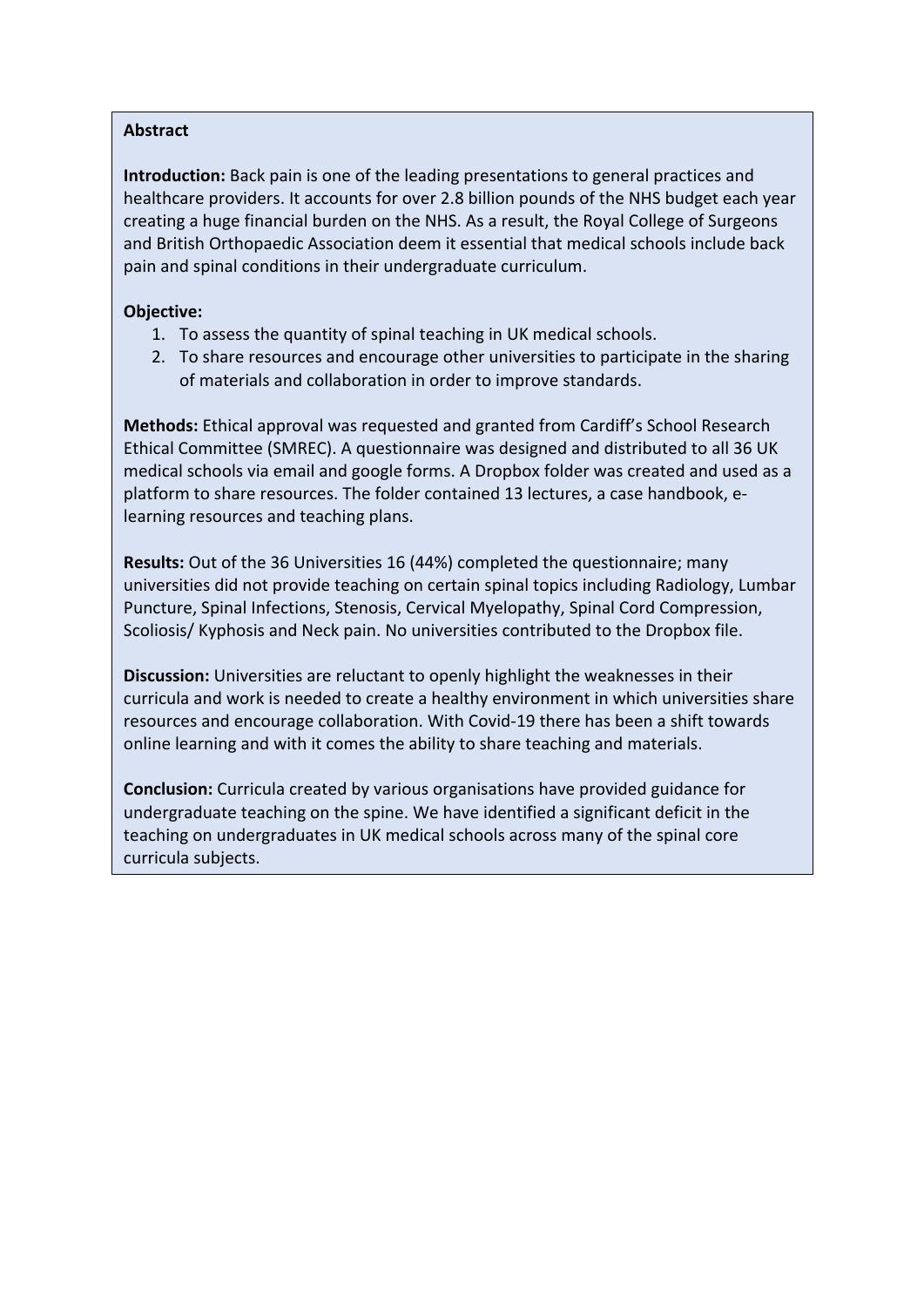## **Introduction**

Of the adult population, 49% suffer with musculoskeletal (MSK) pain, lasting for a week or more in a given month; the majority, 23%, reported this pain in their back with a further 14% saying the pain was in their neck <sup>[1].</sup> MSK pain is the most common cause of physical disability and chronic pain in the Western World and is the second most common presentation to GP's <sup>[2]</sup>. In 2013 it was estimated that £2.8 billion was spent directly on back pain across the nation. This does not take into account the indirect costs lost from productivity <sup>[3]</sup>. This cost will be increasing every year with an aging population, lack of physical exercise, increasing obesity, and increasing numbers of road traffic accidents and trauma [4].

The British Orthopaedic association (BOA) created a recommended syllabus for medical students for their Trauma and Orthopaedic (T&O) teaching. It highlights the need for teaching on low back pain, degenerative disc disease, spondylolysis, scoliosis, sciatica, cauda equina, spinal fractures/ trauma, spinal infections and metastatic spinal cord compression <sup>[5].</sup> The syllabus can be seen in Appendix. The National Undergraduate Teaching in Surgery as laid out by the Royal College of Surgeons (RCS) shows a similar picture; (Appendix 2) with recommendations for back pain, sciatica and cauda equina syndrome teaching [6]. Both the BOA and the RCS recommend teaching on spinal examination, highlighting its importance.

In 2019, a national consensus was held to determine which surgical specialities medical students deem to be of most important  $[7]$ . This study highlighted that medical students deemed examination of the back and cervical spine essential. Teaching on back pain, sciatica, cauda equina and metastatic cord compression were also essential and as a result should be a part of undergraduate teaching programmes. Despite this, the study also highlighted that students rarely got to spend time in Neurosurgery meaning they did not get exposure to these conditions whilst on placement. This study highlights the desire by medical students to have more teaching on these important topics [7].

Due to the high prevalence of back pain and significant economic burden, the authors believe that back pain and spinal conditions should be taught to medical students and be part of the core curriculum in the UK. The aim of this study was to assess the quantity of spinal teaching currently provided in UK medical schools with a short questionnaire. The second aim was to collaborate with other Universities, share materials and ultimately improve education delivery on this topic.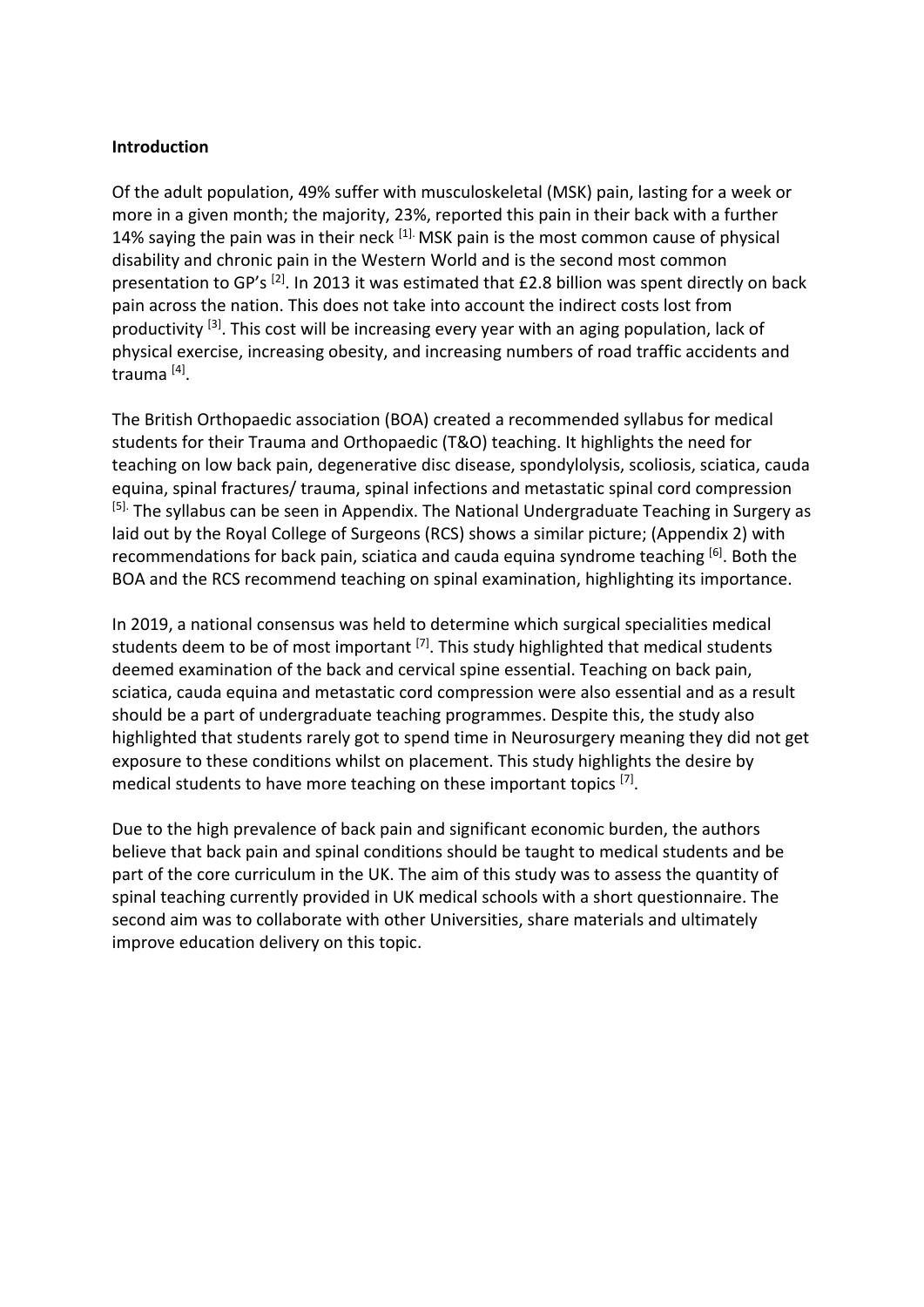# **Method**

Ethical approval was requested and granted from Cardiff's School Research Ethical Committee (SMREC). A questionnaire was created (Appendix 3) and distributed with a cover letter by email to every medical school (n=36) in the UK. The questionnaire was sent firstly by the project lead (a 3<sup>rd</sup> year Medical Student) with a follow up email two weeks later from the senior project co-ordinator (a Consultant Spinal Surgeon). The questionnaire link was emailed to multiple email addresses found in medical school directories. In addition, Consultant Spinal Surgeons were copied into emails asking for their participation. A minimum of 3 different contacts were emailed in each of the 36 medical schools. We created a drop box area in which we shared resources created for Cardiff University students, with the hope that other medical schools would contribute. The Dropbox folder contained 13 lectures, a case handbook, e-learning resources and teaching plans.

# **Results**

Of the 36 medical schools in the UK who received the questionnaire 16 replied (44%). Of the 16 medical schools that replied 7 (44%) said they had a designated teaching block on the spine, 5 (31%) of the medical schools did not have a designated teaching block and 4 (25%) specified other. In addition, 3 universities responded stating they did not wish to take part in the study. All 16 of the universities that replied were included in the study.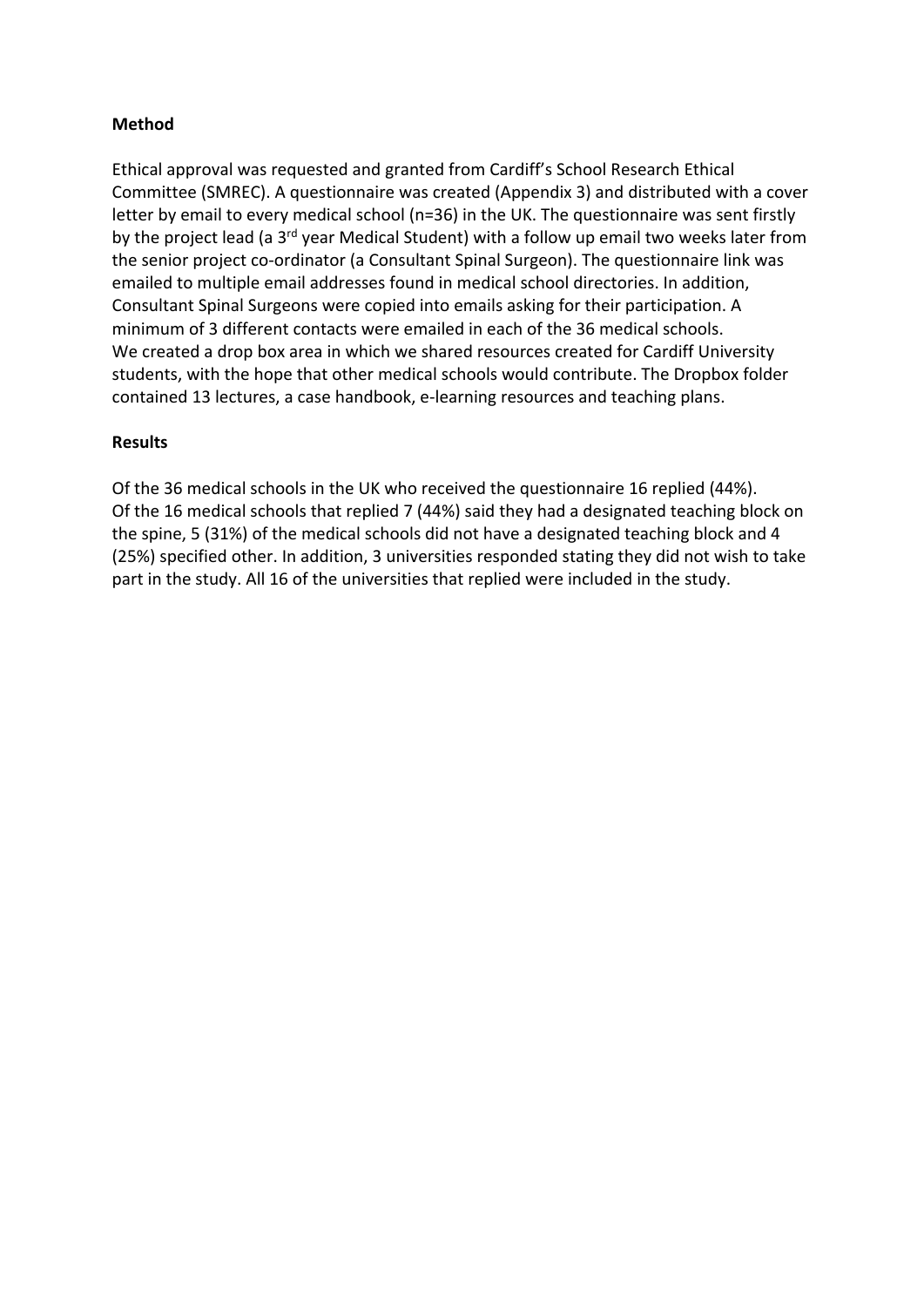| <b>Spinal Topics</b>                                                         | Lectures<br>only | Small<br>group<br>teaching/<br>dissection | Small<br>group<br>and<br>lectures | No<br>Teaching | See on<br>placement | Not seen<br>on<br>placement |
|------------------------------------------------------------------------------|------------------|-------------------------------------------|-----------------------------------|----------------|---------------------|-----------------------------|
| Spinal Anatomy                                                               | 6(38%)           | 1(6%)                                     | 8(50%)                            | 1(6%)          | N/A                 | N/A                         |
| Spinal Physiology                                                            | 8 (50%)          | 1(6%)                                     | 6 (38%)                           | 1(6%)          | N/A                 | N/A                         |
| <b>Examination of the Spine</b><br>*                                         | 2(13%)           | 2(13%)                                    | 8 (50%)                           | 4 (25%)        | 11 (69%)            | 5 (31%)                     |
| <b>Examination of Spine</b><br>Neurology*                                    | 3 (19%)          | 2(13%)                                    | 9(56%)                            | 2(13%)         | 10 (63%)            | 6(38%)                      |
| Spinal Radiology                                                             | 4 (25%)          | 1(6%)                                     | 5 (31%)                           | 6(38%)         | 8 (50%)             | 8 (50%)                     |
| Lumbar Puncture                                                              | 2(13%)           | 3 (19%)                                   | 2(13%)                            | 9 (56%)        | 8 (50%)             | 8 (50%)                     |
| Spinal Trauma and Shock                                                      | 6(38%)           | 4 (25%)                                   | 4 (25%)                           | 2(13%)         | 7 (44%)             | (56%)<br>9                  |
| <b>Spinal Cord Compression</b><br>/ Spinal Cord Syndromes<br>*               | 5(31%)           | 3(19%)                                    | 6(38%)                            | 2(13%)         | 7 (44%)             | 9 (56%)                     |
| Cauda equina Syndrome                                                        | 5(31%)           | 3(19%)                                    | 7 (44%)                           | 1(6%)          | 7 (44%)             | 9 (56%)                     |
| Spinal Tumours/<br>Metastatic Spinal Cord<br>Compression *                   | 8 (50%)          | 2(13%)                                    | 4 (25%)                           | 2(13%)         | 7 (44%)             | 9(56%)                      |
| Spinal Infections -<br>Discitis / Osteomyelitis /                            |                  |                                           |                                   |                |                     |                             |
| Epidural abscess *                                                           | 6(38%)           | 2(13%)                                    | 3(19%)                            | 5 (31%)        | 7 (44%)             | (56%)<br>9                  |
| Low Back Pain *<br>Disc Herniation / Sciatica                                | 4 (25%)          | 2(13%)                                    | 8 (50%)                           | 2(13%)         | 10 (63%)            | 6(38%)                      |
| $\ast$                                                                       | 7 (44%)          | 2(13%)                                    | 4 (25%)                           | 3 (19%)        | 8 (50%)             | 8 (50%)                     |
| Spinal Stenosis *                                                            | 4 (25%)          | 2(13%)                                    | 5(31%)                            | 5 (31%)        | 7 (44%)             | 9 (56%)                     |
| Spondylolisthesis *                                                          | 5 (31%)          | 1(6%)                                     | 5 (31%)                           | 5 (31%)        | 6 (38%)             | 10 (63%)                    |
| Neck Pain / Whiplash                                                         | 6(38%)           | 2 (13%)                                   | 1 (6%)                            | 7 (44%)        | 7 (44%)             | 9(56%)                      |
| Cervical Myelopathy*                                                         | 4 (25%)          | 3 (19%)                                   | 3 (19%)                           | 6(38%)         | 7 (44%)             | (56%)<br>9                  |
| Scoliosis / Kyphosis *                                                       | 3(19%)           | 2 (13%)                                   | 3(19%)                            | 8 (50%)        | 7 (44%)             | 9(56%)                      |
| Multiple sclerosis /<br>Motor Neuron Disease /<br><b>Transverse Myelitis</b> | 5 (31%)          | 2(13%)                                    | 6(38%)                            | 3 (19%)        | 8 (50%)             | 8 (50%)                     |
| Ankylosing Spondylitis /<br>Rheumatoid Arthritis /                           |                  |                                           |                                   |                |                     |                             |
| <b>Inflammatory Arthritis</b>                                                | 6(38%)           | 2(13%)                                    | 6(38%)                            | 2(13%)         | 8 (50%)             | 8(50%)                      |

Figure 1. Results from the questionnaire. (n=16) Subjects marked by a (\*) are core curricula indicated by the British Orthopaedic Association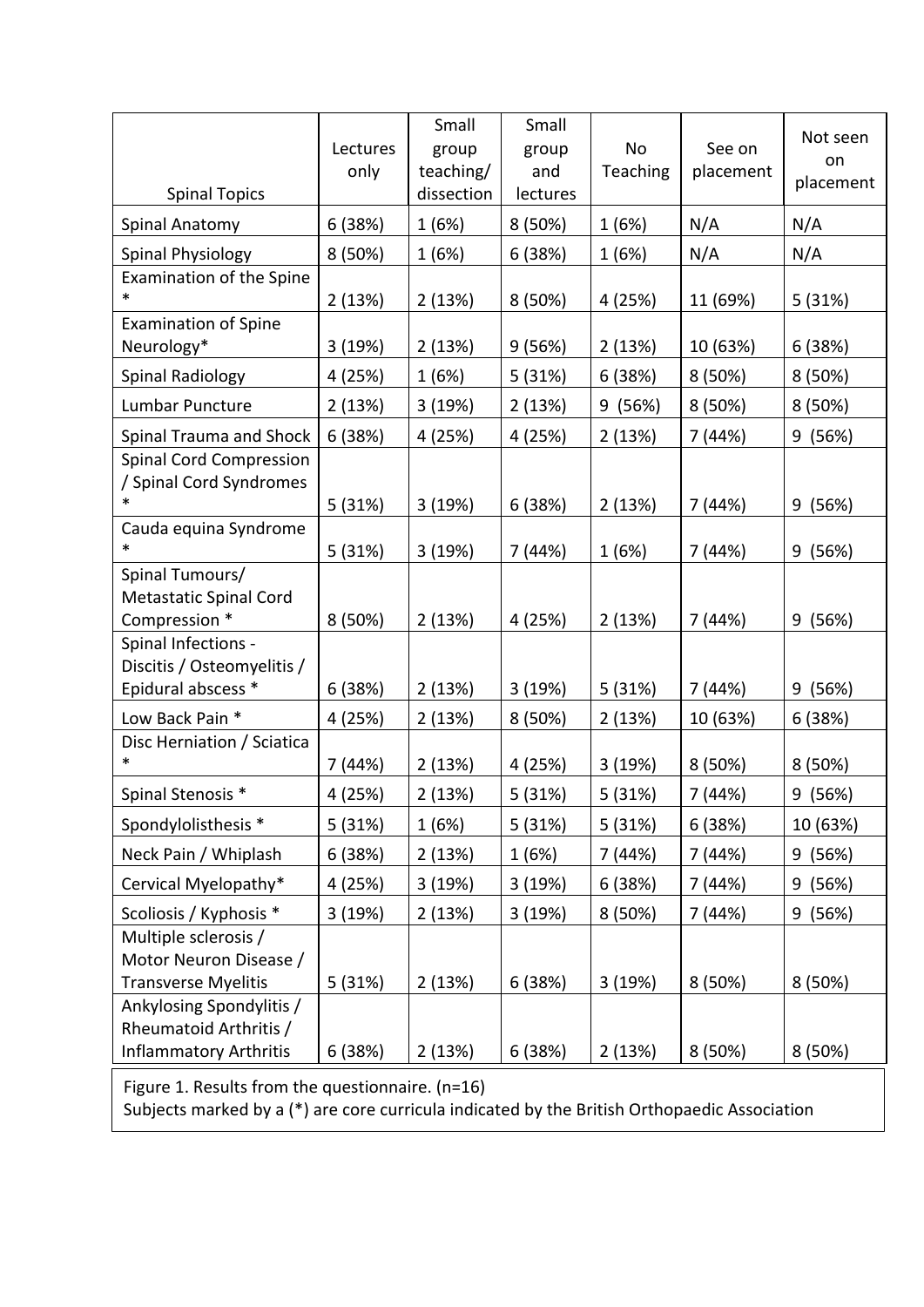

# Teaching Provision On Spinal Topics

Figure 2. highlights that spinal anatomy and physiology is taught by most Universities (94%). These topics provide the foundations of spinal teaching and allow students to understand the complex pathophysiology e.g. cord syndromes and anatomical variations e.g. scoliosis. 56% of universities said that students had teaching in small groups/ dissecting room on spinal anatomy. 38% said that teaching on anatomy was provided by lecture format only and 6% (1 university) said there was no specific teaching on spinal anatomy.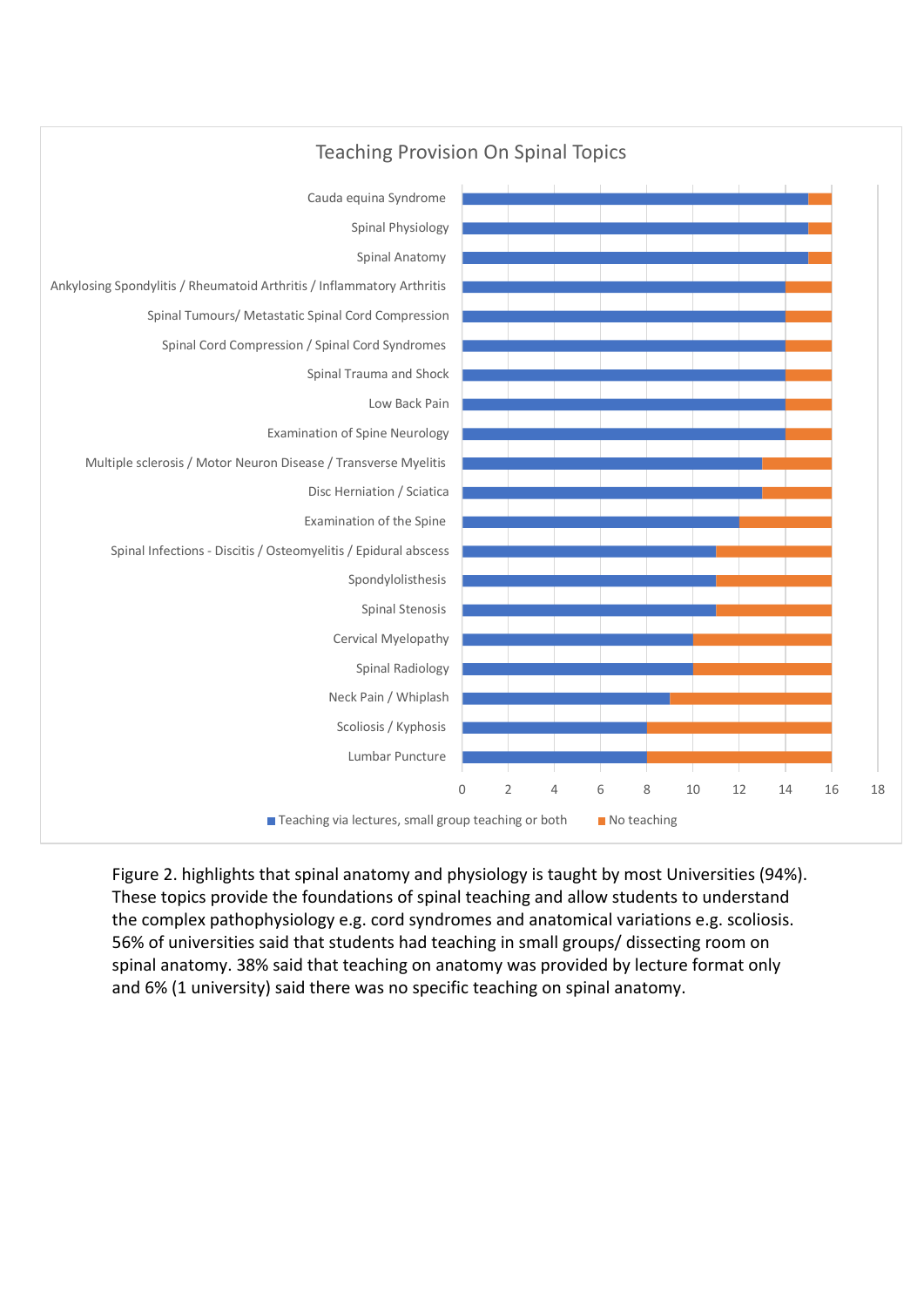Figure 3. Illustrates the different teaching styles utilised. As expected, practical topics such as spinal examination are predominantly taught via small groups tutorials or a combination of lectures and small group. Only 2 Universities (13%) taught spinal examination exclusively via lectures. In contrast, spinal tumours and cord compression was taught predominantly by lectures (50%) with 38% having some teaching in small groups.



All participants were offered access to spinal resources via a drop box link and were encouraged to include some of their own resources. No other university provided resources to the Dropbox. Two universities requested the Dropbox link despite not filling in the questionnaire.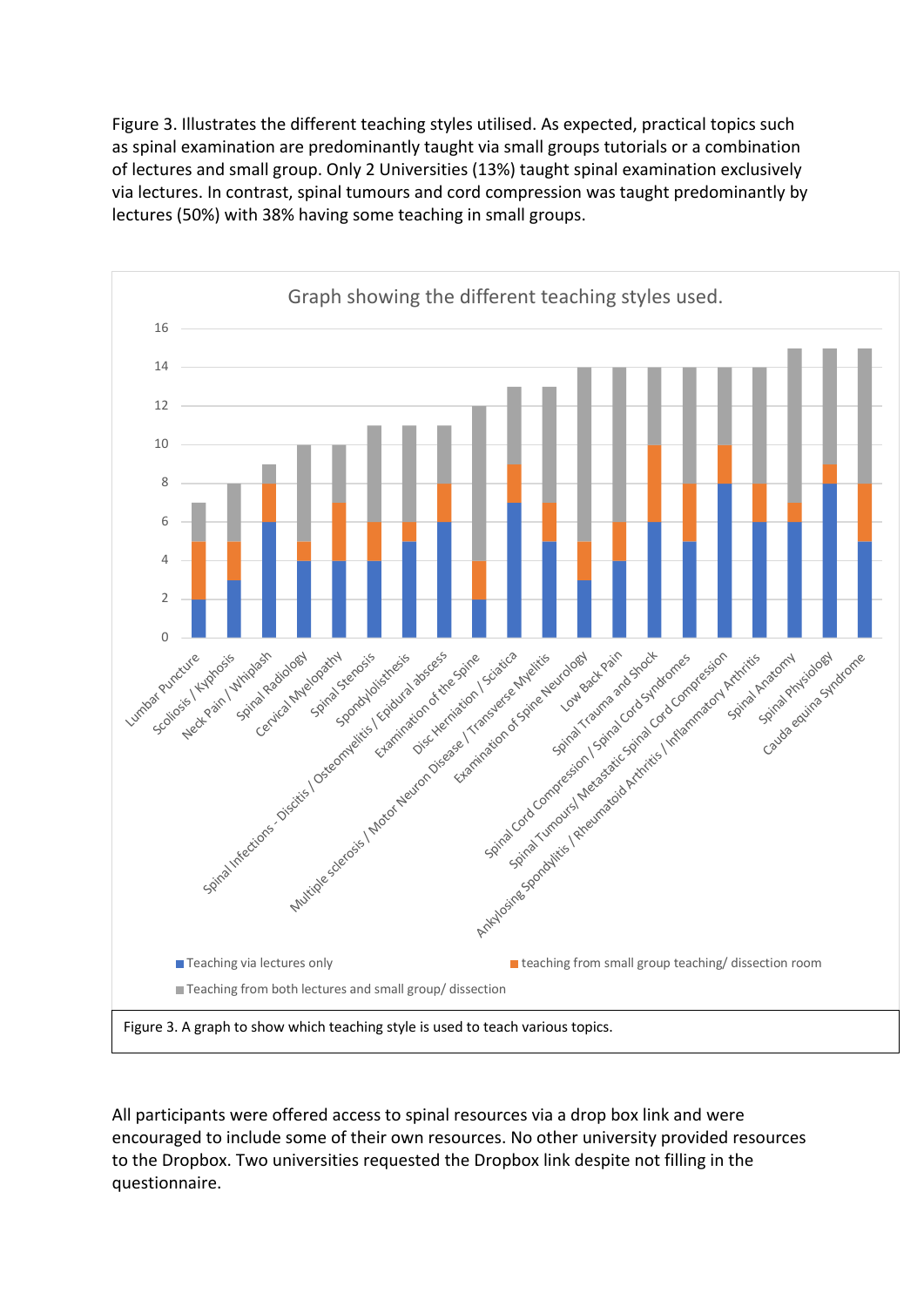# **Discussion**

MSK conditions account for at least 10% of consultations in the GP. The teaching provided in medical schools may be the only teaching on MSK conditions and the spine for many of our practitioners  $[8]$ . It is paramount that the teaching provided by medical schools is in keeping with the needs of today's population.

The topics highlighted asterixis (\*) in figure 2 are considered core curricula by the BOA. Scoliosis is one of the core curricula least commonly taught, with 50% of universities not providing teaching on the topic. 4 in 1000 children require treatment for scoliosis making it one of the most common paediatric/ adolescent MSK conditions [9]. The majority of these children will present to GP, highlighting that this condition needs to be recognised by all practitioners, not just spinal surgeons.

Low back pain, spinal trauma, spinal cord compression, spinal tumours and ankylosing spondylitis have an equivalent number of universities providing teaching on these subjects. 87% of universities have teaching on back pain in either lecture or small group teaching format. The remaining 2 Universities (13%) have no teaching on back pain despite it being one of the most common presentations to the GP. Low back pain, spinal trauma, cord compression and spinal tumours are part of the recommended core curricula from the BOA and RCS.

Spinal Examination techniques are not taught by a quarter of Universities. The vast majority of medical students will become GP's, so this is a key skill that they will need in their everyday practice. Lumbar Puncture teaching was not provided by the majority (56%) of Universities. Lumbar puncture is a useful diagnostic technique used in suspected cases of meningitis and subarachnoid haemorrhage. Although it can be considered a specialist or Post Graduate skill only performed in the hospital setting.

Cauda Equina syndrome is taught by most universities, with 94% providing teaching either by small group teaching, lectures or both. Of all the spinal conditions, cauda equina is the topic which is most covered by universities. This is probably because of its high medicolegal reputation. It is one of the BOA core curricula.

Only 62% of Universities provided specific teaching on Spinal Radiology, despite 'MRI whole spine' being the gold standard diagnostic test for many spinal conditions. In recent years radiology has become the bread and butter of diagnosis and treatment. Future doctors should be comfortable with interpreting plain films, CT and MRI and this comes with teaching and exposure. A syllabus has been created by the Royal College of Radiology (Appendix 4). It indicates that students should be able to identify emergencies such as spinal cord compression, spinal fractures and dislocation. It also indicates that students should be taught about the causes of back and neck pain and how to identify them on plain radiographs and CT<sup>[10]</sup>.

Recently there has been some debate whether a standardised curriculum should be provided for undergraduate teaching. Many specialities including Trauma and Orthopaedics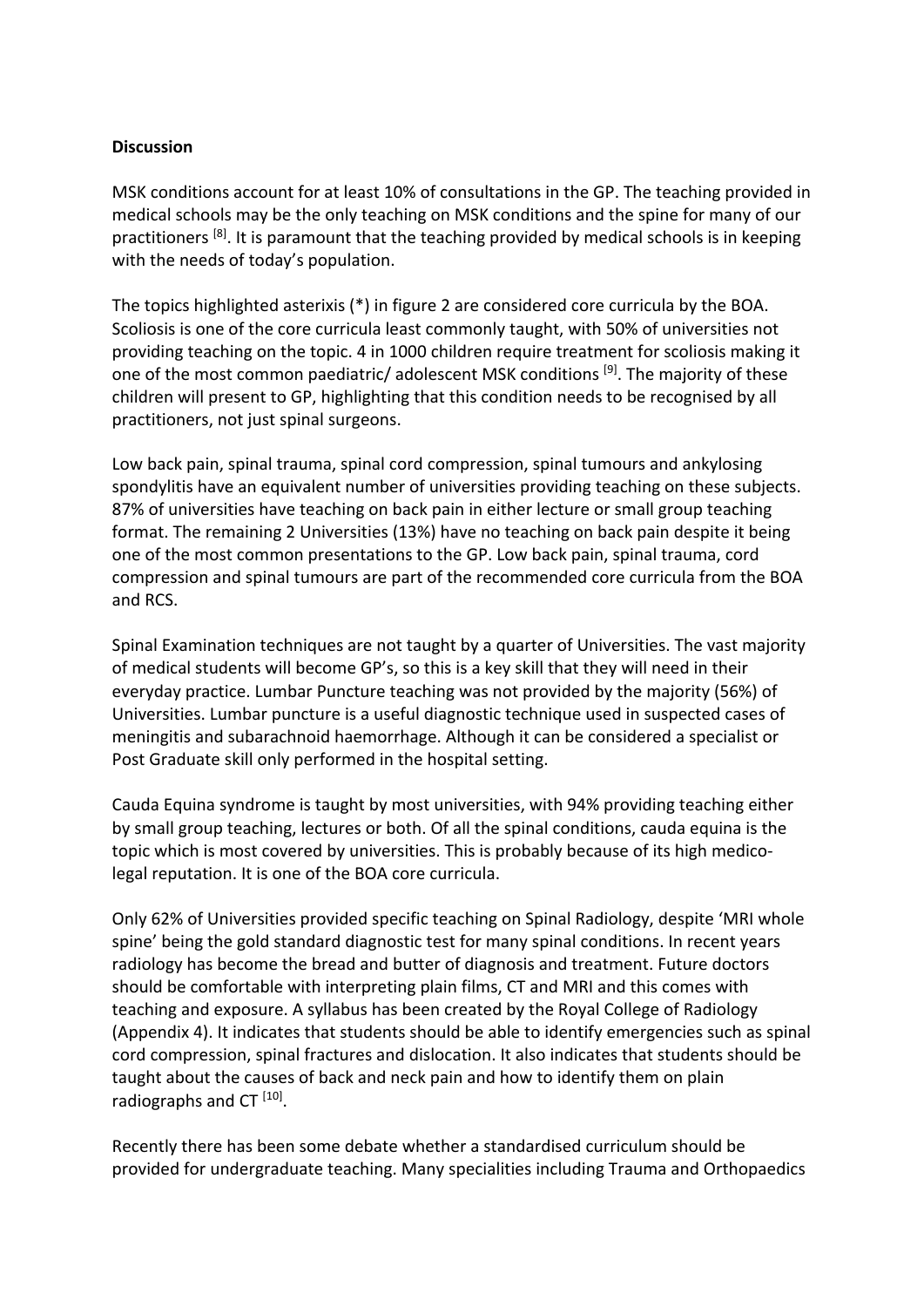have expressed concerns that their speciality isn't being represented in teaching provided to students. Currently the General Medical Council (GMC) provide the "Outcomes for Graduates" which offers non-specific generic curricula for medical schools [11]. Many advisory bodies have created their own core curricula as a recommendation, however medical schools have autonomy to provide teaching on what they see as best fit. A minimum standard curriculum could provide reassurance that adequate teaching is being provided to all specialities and could be in keeping with the needs of today's society and disease burden [12].

It has been suggested by a number of different studies that exposure and positive experiences in a speciality are not only imperative to patient safety but can increase students' interest in that career path  $[13-14]$ . There are further links to students having adequate role models and mentors which can provide guidance in whichever speciality they may choose [15]. Teachers not only require enthusiasm and good communication skills but the knowledge and experience to teach the subject to a high standard; consequently, spinal specialists should be involved in the teaching on the spine (Spinal Surgeons, GPs with a specialist interest, Orthopaedic Surgeons, Rheumatologists, Neurologists, Pain Specialists, Physiotherapists, Advance Nurse Practitioners). Relationships between students/ juniors with consultants is required to provide opportunities and inspire the next generation. Without adequate teaching on the spine there will be a lack of curiosity into pursuing careers in this area.

# **Limitations**

Out of the 36 universities asked to take part, 44% participated in the study; a number of factors may have hindered participation.

If a medical school does not have adequate teaching on the spine, they may not wish to participate because it could highlight that they are underperforming in this topic. This will ultimately result in a data bias, with those replying to the questionnaire more like to have teaching on the spine.

The COVID-19 pandemic has created obstacles in both distribution of the questionnaire and completion. We found that many universities were not picking up their phonelines because the team were working out of office. Emails to generic addresses took significantly longer to be replied to. With the pandemic many people have had to adapt their style of working and take on a greater workload; possibly resulting in emails and questionnaires being ranked low priority and being forgotten about. Many of the email addresses were found from online directories; this made it difficult to find the best email address. In addition, spinal teaching is spread over a number of specialities including trauma and orthopaedics, neurology, rheumatology, anatomy, radiology and chronic diseases so teaching may not be organised by a single individual.

Although participation by universities was limited, this highlights an important negative result. Universities are reluctant to highlight the weaknesses in their curriculum and work is needed to create a healthy environment in which Universities share resources and encourage collaboration. With COVID-19 there has been a massive shift towards online learning and with it comes the ability to share teaching and materials. The pandemic has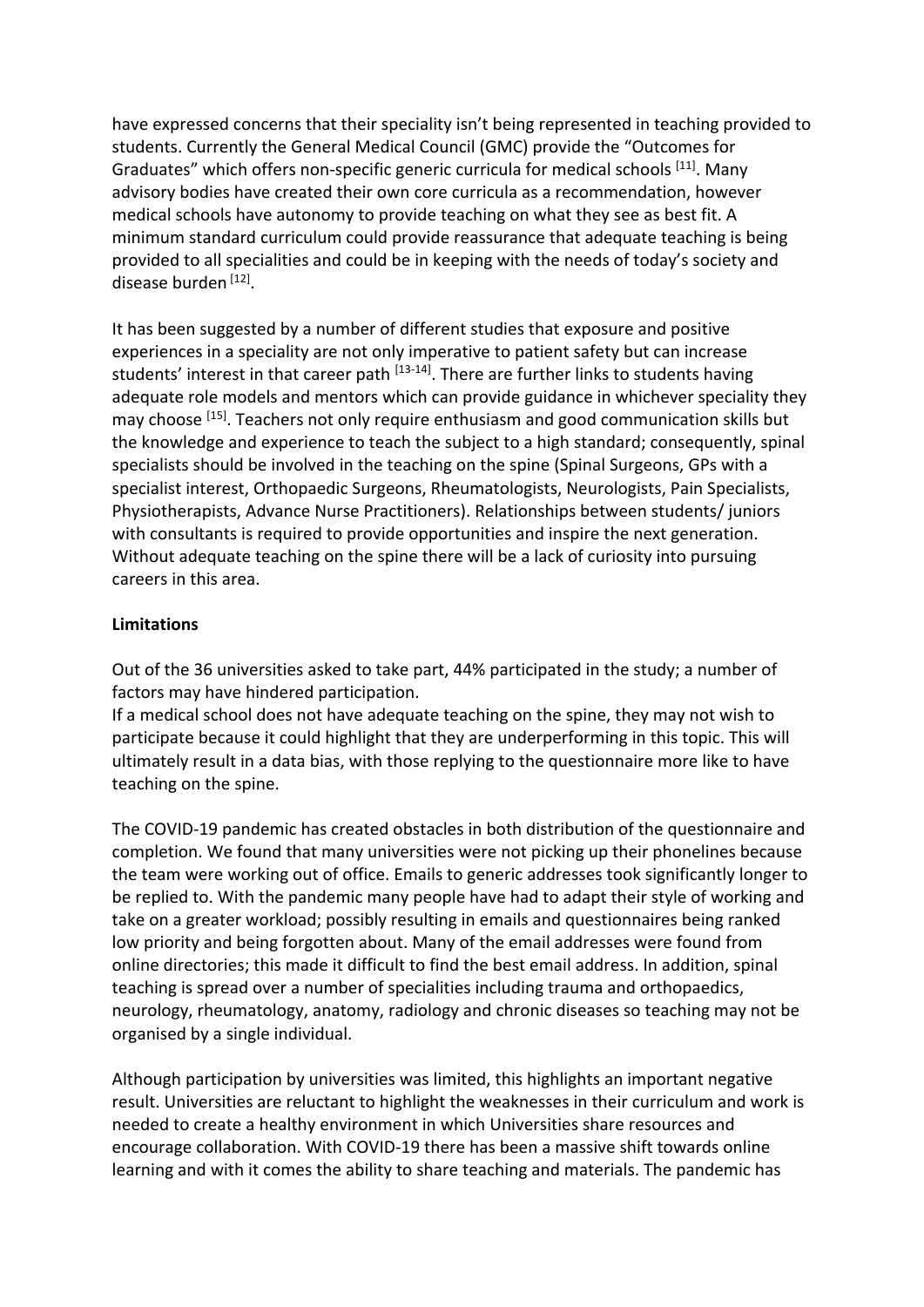highlighted that learning can take place in many environments and a lecture in theory could be shared to the world providing someone has a computer and internet connection. Technological advances have allowed "e-learning" to take place and have allowed flexibility in the way in which students study.

Only 16 out of the 36 medical schools responded to our questionnaire and this might not represent the teaching provided across the whole of the UK. Universities with a spinal syllabus may be more likely to respond to the questionnaire creating a positive data bias. With a self-reporting questionnaire, there could be a tendency towards over reporting the amount of teaching provided to students to stead the University in good light.

Future areas of improvement include being more specific what counts as a "designated spinal teaching block" as this could be interpreted differently by participants. In addition, the questionnaire could be modified and sent to medical students, post graduate trainees and general practitioners.

# **Conclusion**

Curricula created by various organisations have provided guidance for undergraduate teaching on the spine. Cauda Equina Syndrome, Spinal Anatomy and Physiology are taught by the most universities. However, we have identified a deficit in the teaching of undergraduates in UK medical schools across many of the spinal core curricula subjects recommended by the BOA and RCS. No universities contributed to the Dropbox highlighting there is a reluctance to share resources.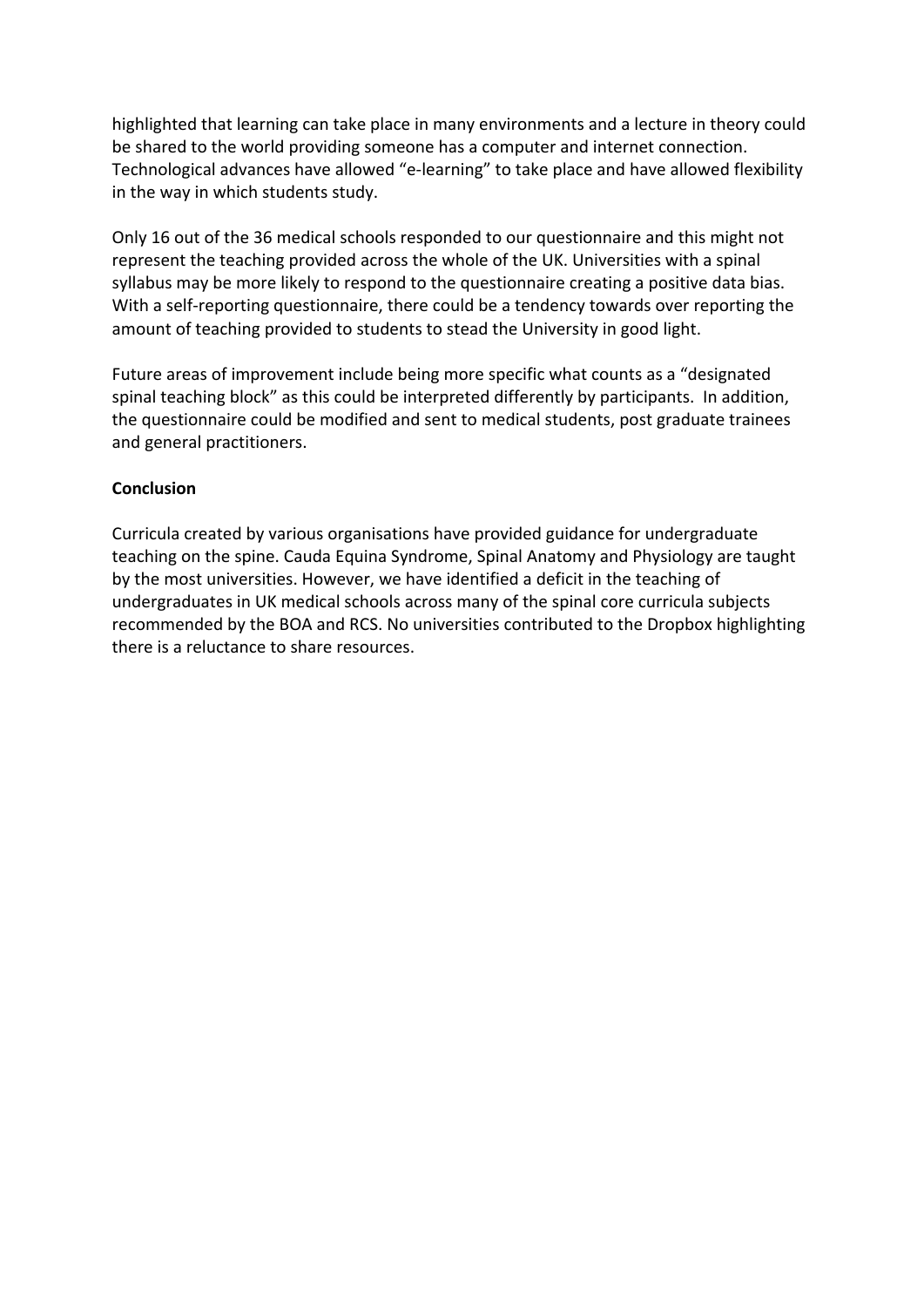# **Appendix**

# **1. British Orthopaedic Association Syllabus**

| <b>British Orthopaedic Association</b><br>Caring for Patients; Supporting Surgeons |
|------------------------------------------------------------------------------------|
| Dislocation                                                                        |
| <b>WRIST/HAND</b>                                                                  |
| Distal radius fracture                                                             |
| Scaphoid fracture                                                                  |
| Metacarpal / phalangeal fractures                                                  |
| <b>Tendon injuries</b>                                                             |
|                                                                                    |
| <b>ANKLE/FOOT</b>                                                                  |
| Ankle fracture                                                                     |
| Metatarsal stress fracture                                                         |
| Lisfranc injury                                                                    |
| Achilles tendon rupture                                                            |
|                                                                                    |
| <b>SPINE</b>                                                                       |
| Cauda equina                                                                       |
| Spinal fracture / spinal trauma                                                    |
| Spinal infections                                                                  |
| Metastatic spinal cord compression                                                 |
| The painful spine in the child                                                     |
|                                                                                    |



# **2. Royal college of surgeons Curriculum**

| 24. | Back pain and/or<br>sciatica (including<br>cauda equina<br>syndrome) | 5.<br>6. | List the common causes of back pain.<br>Describe red and yellow flag signs.<br>Discuss the causes of back pain, including mechanical, non-mechanical,<br>inflammatory and other causes, as well as vertebral fractures and neoplasia.<br>Describe the clinical examination and investigations for back<br>pain, including where there is nerve involvement.<br>Identify patients who may need referral to physiotherapy or similar therapy.<br>Describe the indications for imaging and for surgical management of back<br>pain, particularly emergency surgical management of back pain. | T&O<br>Neuro |
|-----|----------------------------------------------------------------------|----------|-------------------------------------------------------------------------------------------------------------------------------------------------------------------------------------------------------------------------------------------------------------------------------------------------------------------------------------------------------------------------------------------------------------------------------------------------------------------------------------------------------------------------------------------------------------------------------------------|--------------|
|     |                                                                      |          |                                                                                                                                                                                                                                                                                                                                                                                                                                                                                                                                                                                           |              |
|     |                                                                      |          | Discuss the impact of chronic back pain on the individual, their family and society.                                                                                                                                                                                                                                                                                                                                                                                                                                                                                                      |              |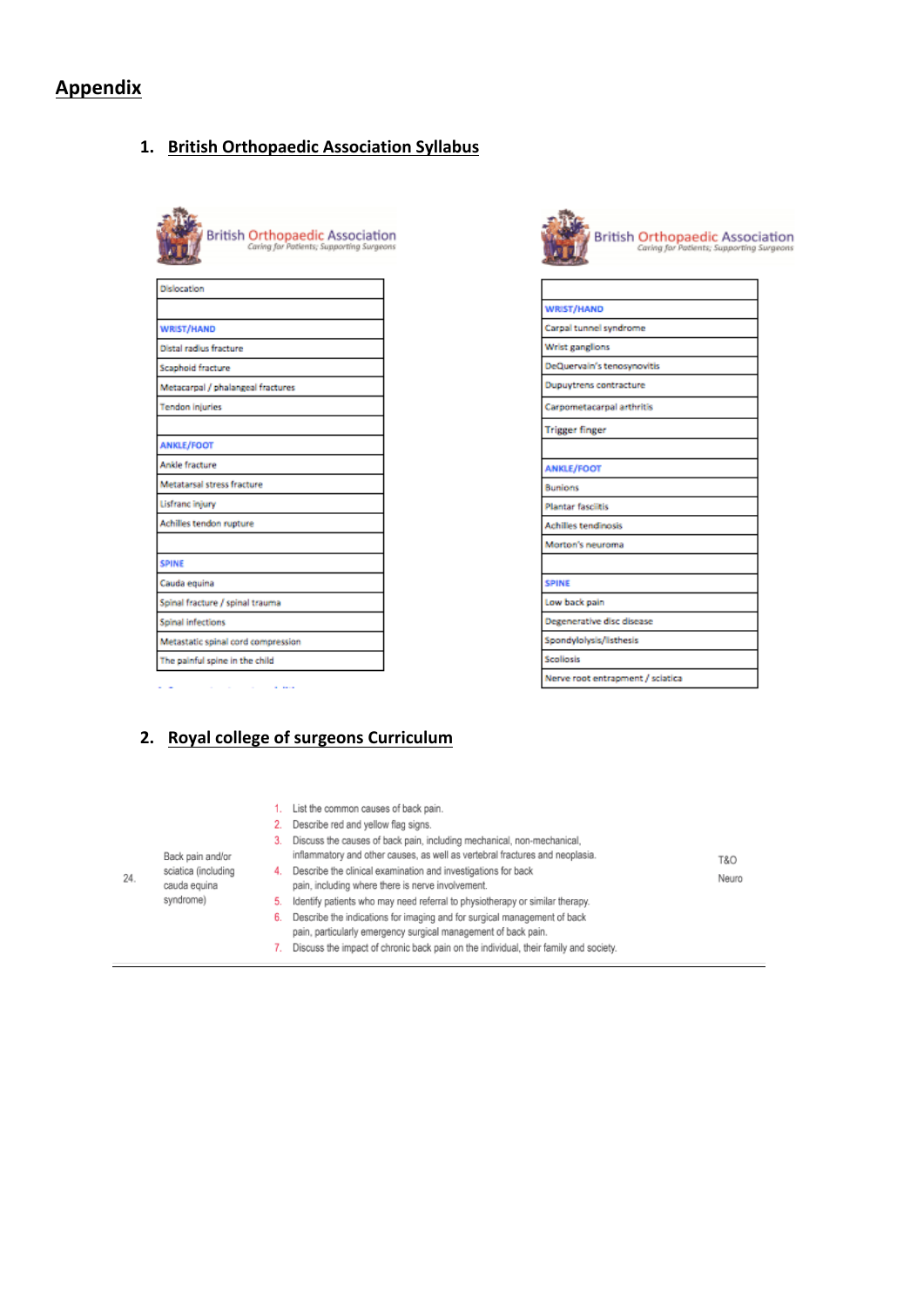## **3. Questionnaire**

### **Questionnaire**

The aim of this survey is to gain an understanding of the undergraduate spinal teaching to medical students across the UK. The results are anonymised and will be shared with the respondents. By completing the questionnaire you will be providing consent to be a part of the study.

- 1. Please enter your Medical School identifier as per the cover letter or the name of your medical school (this will be anonymised):…………………………………………………….
- 2. Is spinal teaching part of your current medical school curriculum? Yes / No
- 3. During your undergraduate teaching programme is there specific teaching on the following (tick box)

| <b>Topics</b>                                                               | Lecture format | Small group tutorials/<br>interactive sessions /<br>dissection room /<br>other | Do students get the<br>opportunity to see<br>these conditions on<br>clinical placement? |
|-----------------------------------------------------------------------------|----------------|--------------------------------------------------------------------------------|-----------------------------------------------------------------------------------------|
| Spinal Anatomy                                                              |                |                                                                                | N/A                                                                                     |
| Spinal Cord Physiology                                                      |                |                                                                                | N/A                                                                                     |
| Examination of the Spine                                                    |                |                                                                                |                                                                                         |
| Spinal / Neurological Examination                                           |                |                                                                                |                                                                                         |
| Spinal Radiology                                                            |                |                                                                                |                                                                                         |
| Meningitis and Lumbar Puncture                                              |                |                                                                                |                                                                                         |
| Spinal Trauma and Shock                                                     |                |                                                                                |                                                                                         |
| Spinal Cord Compression / Spinal Cord Syndromes                             |                |                                                                                |                                                                                         |
| Cauda equina syndrome                                                       |                |                                                                                |                                                                                         |
| Spinal tumours / Metastatic spinal cord<br>compression                      |                |                                                                                |                                                                                         |
| Spinal Infections - Discitis / Osteomyelitis<br>/ Epidural Abscess          |                |                                                                                |                                                                                         |
| Low Back Pain                                                               |                |                                                                                |                                                                                         |
| Disc Herniation / Sciatica                                                  |                |                                                                                |                                                                                         |
| Spinal Stenosis                                                             |                |                                                                                |                                                                                         |
| Spondylolisthesis                                                           |                |                                                                                |                                                                                         |
| Neck Pain / Whiplash                                                        |                |                                                                                |                                                                                         |
| Cervical Myelopathy                                                         |                |                                                                                |                                                                                         |
| Scoliosis / Kyphosis                                                        |                |                                                                                |                                                                                         |
| Multiple Sclerosis / Motor Neuron Disease<br>Transverse Myelitis etc.       |                |                                                                                |                                                                                         |
| Ankylosing spondylitis/ Rheumatoid Arthritis/<br>Inflammatory Arthritis etc |                |                                                                                |                                                                                         |

5. Would you be willing to collaborate and share your undergraduate spinal education resources? Yes / No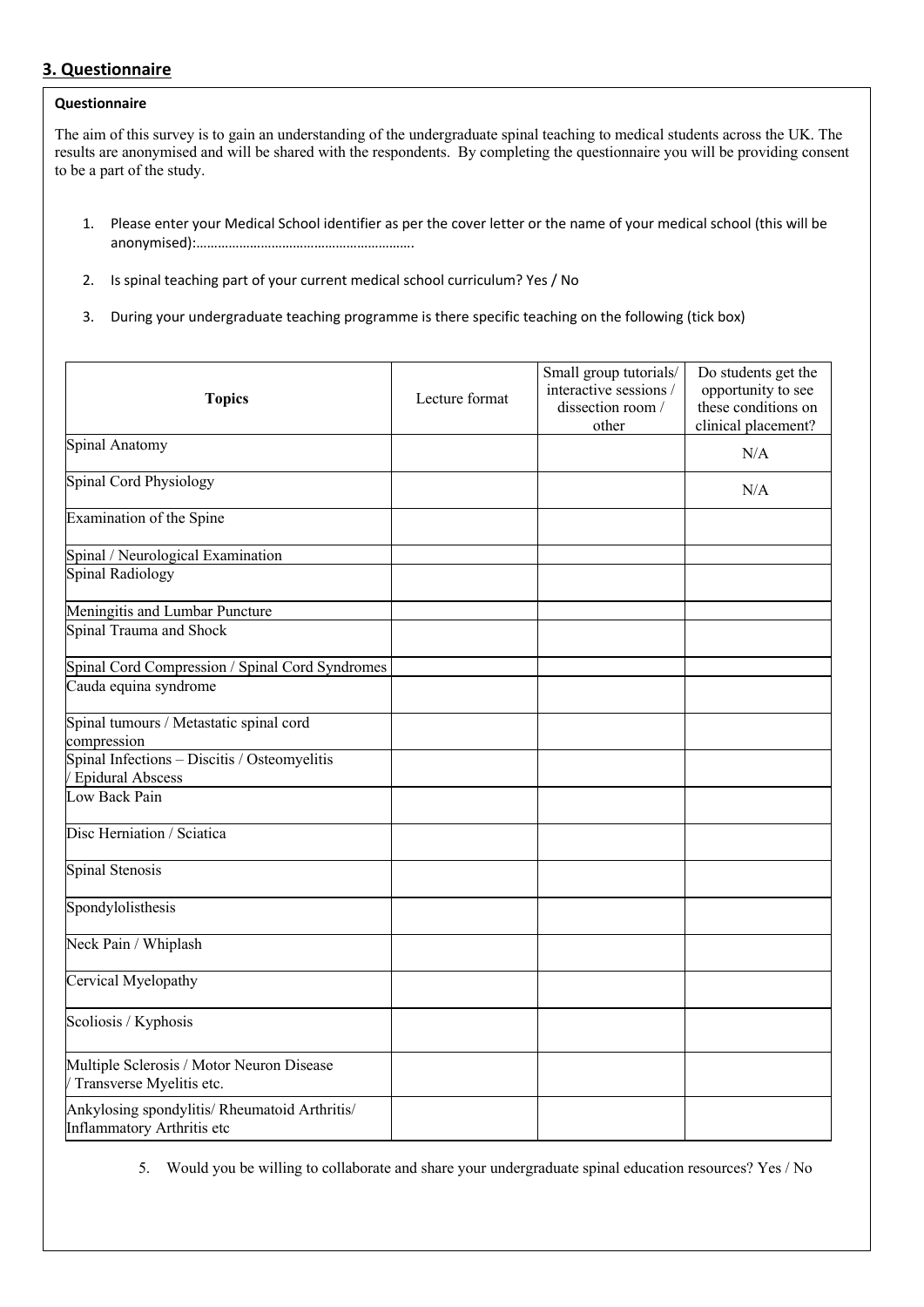# **4. Royal College of Radiology**

| <b>Neurological disease</b><br>Head injury<br>Stroke<br>Severe headache<br><b>Seizures</b><br>Altered consciousness<br>Spinal cord compression<br>Musculoskeletal disease<br>Bone pain<br>Joint pain<br>Bone and soft tissue trauma<br>Bone and soft tissue infection<br>Spinal injury<br>Neck and back pain<br>ualullluation<br><b>Skeletal</b><br><b>Bone fractures</b><br>SBA, EMQ<br>OSCE.<br><b>OSCE</b><br>radiograph<br>SBA, EMQ<br><b>Pelvis</b><br>Femoral neck<br>Wrist/carpus/scaphoid<br>Long bones<br>Fractures involving joint/epiphyseal plate<br>Joint dislocation<br>Joint effusion<br>Lipohaemarthrosis<br>Fracture/dislocation of spine<br><b>OSCE</b><br>OSCE.<br><b>Major trauma</b><br>Head injury<br>SBA, EMQ<br>SBA, EMA<br>computed<br>Bone and soft tissue trauma<br>tomography<br>Spinal injury<br>(CT)<br>Thoracic injury<br>Abdomino-pelvic trauma<br>Acute vascular injury |  |  |  |  |  |  |  |  |
|----------------------------------------------------------------------------------------------------------------------------------------------------------------------------------------------------------------------------------------------------------------------------------------------------------------------------------------------------------------------------------------------------------------------------------------------------------------------------------------------------------------------------------------------------------------------------------------------------------------------------------------------------------------------------------------------------------------------------------------------------------------------------------------------------------------------------------------------------------------------------------------------------------|--|--|--|--|--|--|--|--|
|                                                                                                                                                                                                                                                                                                                                                                                                                                                                                                                                                                                                                                                                                                                                                                                                                                                                                                          |  |  |  |  |  |  |  |  |
|                                                                                                                                                                                                                                                                                                                                                                                                                                                                                                                                                                                                                                                                                                                                                                                                                                                                                                          |  |  |  |  |  |  |  |  |
|                                                                                                                                                                                                                                                                                                                                                                                                                                                                                                                                                                                                                                                                                                                                                                                                                                                                                                          |  |  |  |  |  |  |  |  |
|                                                                                                                                                                                                                                                                                                                                                                                                                                                                                                                                                                                                                                                                                                                                                                                                                                                                                                          |  |  |  |  |  |  |  |  |
|                                                                                                                                                                                                                                                                                                                                                                                                                                                                                                                                                                                                                                                                                                                                                                                                                                                                                                          |  |  |  |  |  |  |  |  |
|                                                                                                                                                                                                                                                                                                                                                                                                                                                                                                                                                                                                                                                                                                                                                                                                                                                                                                          |  |  |  |  |  |  |  |  |
|                                                                                                                                                                                                                                                                                                                                                                                                                                                                                                                                                                                                                                                                                                                                                                                                                                                                                                          |  |  |  |  |  |  |  |  |
|                                                                                                                                                                                                                                                                                                                                                                                                                                                                                                                                                                                                                                                                                                                                                                                                                                                                                                          |  |  |  |  |  |  |  |  |
|                                                                                                                                                                                                                                                                                                                                                                                                                                                                                                                                                                                                                                                                                                                                                                                                                                                                                                          |  |  |  |  |  |  |  |  |
|                                                                                                                                                                                                                                                                                                                                                                                                                                                                                                                                                                                                                                                                                                                                                                                                                                                                                                          |  |  |  |  |  |  |  |  |
|                                                                                                                                                                                                                                                                                                                                                                                                                                                                                                                                                                                                                                                                                                                                                                                                                                                                                                          |  |  |  |  |  |  |  |  |
|                                                                                                                                                                                                                                                                                                                                                                                                                                                                                                                                                                                                                                                                                                                                                                                                                                                                                                          |  |  |  |  |  |  |  |  |
|                                                                                                                                                                                                                                                                                                                                                                                                                                                                                                                                                                                                                                                                                                                                                                                                                                                                                                          |  |  |  |  |  |  |  |  |
|                                                                                                                                                                                                                                                                                                                                                                                                                                                                                                                                                                                                                                                                                                                                                                                                                                                                                                          |  |  |  |  |  |  |  |  |
|                                                                                                                                                                                                                                                                                                                                                                                                                                                                                                                                                                                                                                                                                                                                                                                                                                                                                                          |  |  |  |  |  |  |  |  |
|                                                                                                                                                                                                                                                                                                                                                                                                                                                                                                                                                                                                                                                                                                                                                                                                                                                                                                          |  |  |  |  |  |  |  |  |
|                                                                                                                                                                                                                                                                                                                                                                                                                                                                                                                                                                                                                                                                                                                                                                                                                                                                                                          |  |  |  |  |  |  |  |  |
|                                                                                                                                                                                                                                                                                                                                                                                                                                                                                                                                                                                                                                                                                                                                                                                                                                                                                                          |  |  |  |  |  |  |  |  |
|                                                                                                                                                                                                                                                                                                                                                                                                                                                                                                                                                                                                                                                                                                                                                                                                                                                                                                          |  |  |  |  |  |  |  |  |
|                                                                                                                                                                                                                                                                                                                                                                                                                                                                                                                                                                                                                                                                                                                                                                                                                                                                                                          |  |  |  |  |  |  |  |  |
|                                                                                                                                                                                                                                                                                                                                                                                                                                                                                                                                                                                                                                                                                                                                                                                                                                                                                                          |  |  |  |  |  |  |  |  |
|                                                                                                                                                                                                                                                                                                                                                                                                                                                                                                                                                                                                                                                                                                                                                                                                                                                                                                          |  |  |  |  |  |  |  |  |
|                                                                                                                                                                                                                                                                                                                                                                                                                                                                                                                                                                                                                                                                                                                                                                                                                                                                                                          |  |  |  |  |  |  |  |  |
|                                                                                                                                                                                                                                                                                                                                                                                                                                                                                                                                                                                                                                                                                                                                                                                                                                                                                                          |  |  |  |  |  |  |  |  |
|                                                                                                                                                                                                                                                                                                                                                                                                                                                                                                                                                                                                                                                                                                                                                                                                                                                                                                          |  |  |  |  |  |  |  |  |
|                                                                                                                                                                                                                                                                                                                                                                                                                                                                                                                                                                                                                                                                                                                                                                                                                                                                                                          |  |  |  |  |  |  |  |  |
|                                                                                                                                                                                                                                                                                                                                                                                                                                                                                                                                                                                                                                                                                                                                                                                                                                                                                                          |  |  |  |  |  |  |  |  |
|                                                                                                                                                                                                                                                                                                                                                                                                                                                                                                                                                                                                                                                                                                                                                                                                                                                                                                          |  |  |  |  |  |  |  |  |
|                                                                                                                                                                                                                                                                                                                                                                                                                                                                                                                                                                                                                                                                                                                                                                                                                                                                                                          |  |  |  |  |  |  |  |  |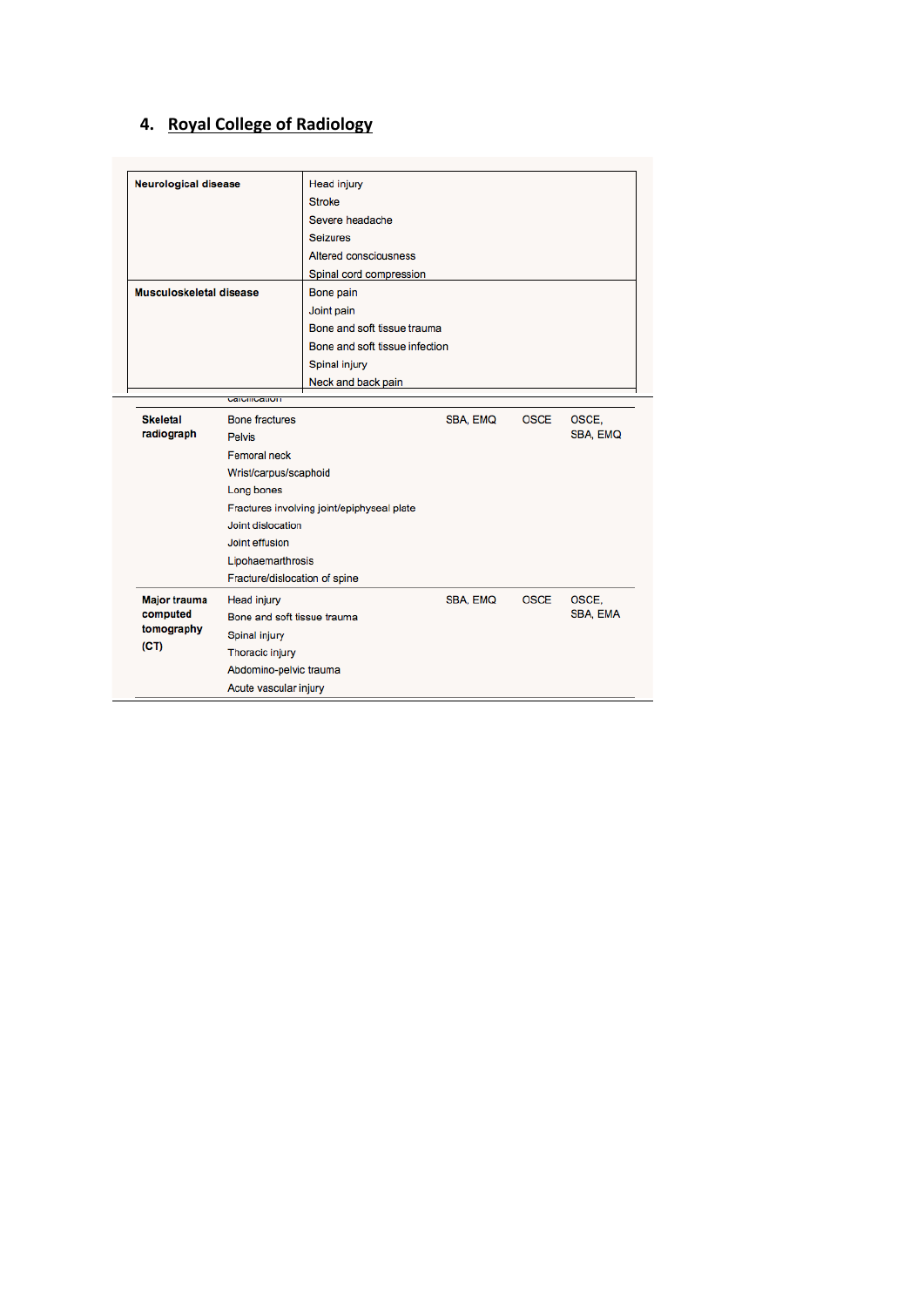# **PARTICIPANT INFORMATION SHEET**

**5. Information Sheet** with others, if you wish. Title: A comparison of spinal teaching for medical students across UK universities You are being invited to take part in a research project. Before you decide whether or not to take part, it is important for you to understand why the research is being undertaken and what it will involve. Please take time to read the following information carefully and discuss it

Thank you for reading this.

#### **1. What is the purpose of this research project?**

I am a 3rd year medical student at Cardiff University and would like to undertake a collaborative study regarding the spinal teaching provided to undergraduate medical students across the UK. I will be conducting the study with the assistance of Mr Michael J H McCarthy Consultant Spinal Surgeon and Senior Lecturer in Cardiff, Wales and we have had ethical approval for the study from Cardiff University Medical School. Low back pain is exceedingly common and has a significant impact on the health of the nation and the UK economy. It is second only to depression and the common cold in General Practice. The aim of the research is to gain an understanding of the current spinal teaching provided to undergraduate medical students across the UK and to share that knowledge in order to improve standards and education.

#### **2. Why have I been invited to take part?**

You have been invited to take part in this study as part of a nation-wide study to look at spinal teaching to medical students, because you are responsible for and/or involved with curriculum design at a UK Medical School.

#### **3. Do I have to take part?**

No, your participation in this research project is entirely voluntary and it is up to you to decide whether or not to take part. If you decide not to take part, you do not have to explain your reasons and it will not affect your legal rights. You are free to withdraw your consent to participate in the research project at any time, without giving a reason.

#### **4. What will taking part involve?**

I would be very grateful if you would consider taking part by completing a simple 5-minute questionnaire

#### **5. What are the possible benefits of taking part?**

By taking part you will be helping to improve standards of teaching on the spine to UK medical students and hopefully prepare future doctors in their career in the NHS. In addition, we are happy to share our teaching materials and hope that participating Medical Schools will also contribute and exchange their teaching materials on this topic.

#### **6. What are the possible risks of taking part?**

All data will be kept anonymous so your university will not be able to be identified.

#### **7. Will my taking part in this research project be kept confidential?**

All information collected during the research project will be kept confidential and any personal information you provide will be managed in accordance with data protection legislation.

All data will be anonymised and stored on a password protected computer.

#### **8. What happens to the data at the end of the research project?**

At the end of the research project the data may be used in a publication. However, all data will be anonymised. University retention period for non-clinical studies is to keep all study data for a minimum period of 5 years following the end of the study or two years postpublication.

#### **9. What will happen to the results of the research project?**

By taking part in this study, you give consent for the results to be published. If you wish to see the results do not hesitate to get in contact with Isabelle Harris **(contact details below)**

## **10. What if there is a problem?**

If you wish to complain or have grounds for concerns about any aspect of the manner in which you have been approached or treated during the course of this research, please contact Isabelle Harris (contact details below).

#### **11. Who is organising this research project?**

The research is organised by a year 3 Medical student and supervisor Michael J H McCarthy at Cardiff University

#### **12. Who has reviewed this research project?**

This research project has been reviewed and given a favourable opinion by the School of Medicine Research Ethics Committee.

#### **13. Further information and contact details**

If you have any questions regarding any aspect of the study then please do not hesitate to contact myself Ms Isabelle Harris (harrisie@cardiff.ac.uk) or Mr Michael J H McCarthy (mikemccarthy@spinedragon.com / mccarthymj1@cardiff.ac.uk / mike.mccarthy@wales.nhs.uk).

## **Thank you for considering taking part in this research project.**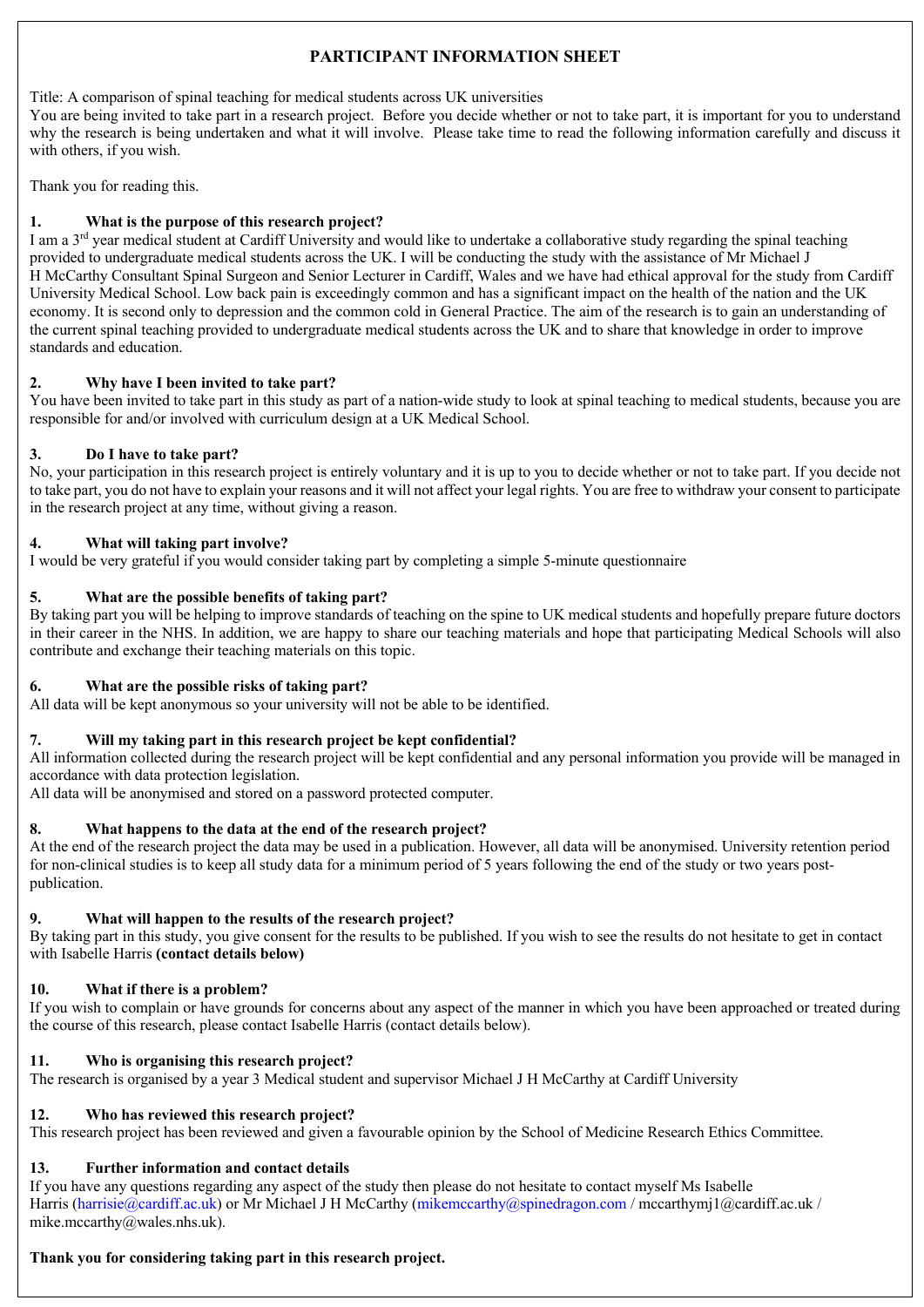#### **6. Email 1**

Lam a 3<sup>rd</sup> year medical student at Cardiff University and would like to undertake a collaborative study regarding the spinal teaching provided to undergraduate medical students across the UK. I will be conducting the study with the assistance of Mr Michael J H McCarthy Consultant Spinal Surgeon and Senior Lecturer in Cardiff, Wales and we have had ethical approval for the study from Cardiff University Medical School.

Low back pain is exceedingly common and has a significant impact on the health of the nation and the UK economy. It is second only to depression and the common cold in General Practice. The aim of the research is to gain an understanding of the current spinal teaching provided to undergraduate medical students across the UK and to share that knowledge in order to improve standards and education.

I would be very grateful if you would consider taking part by completing a simple 3-minute questionnaire (see web link below). The data will be entered into a password protected spreadsheet which we will share with all participants. The names of the participating Universities will be kept anonymous.

In addition, we are happy to share our teaching materials with you and hope that you will be willing to do the same in order that we can share our teaching experiences and improve education delivery

By participating in the questionnaire, you will be providing consent to be a part of the study. You can choose to withdraw from the study / collaboration at any time. The results of this study may be presented, but the specific results from your University will not be identified.

If you have any questions regarding any aspect of the study then please do not hesitate to contact myself Ms Isabelle Harris (harrisie@cardiff.ac.uk) or Mr Michael J H McCarthy (mikemccarthy@spinedragon.com / mccarthymj1@cardiff.ac.uk / mike.mccarthy@wales.nhs.uk).

Please follow the web link to access the questionnaire.

https://docs.google.com/forms/d/e/1FAIpQLSdGV21\_7HPJFumfB0iLzRUory0Ot-goJF\_000gnxOEF1LzoLQ/viewform?usp=sf\_link

## **7. Email 2**

I am a Consultant Spinal Surgeon in Cardiff and have been teaching Medical Students for over 20 years. Eight years ago I was part of a team tasked with developing and delivering a spinal curriculum focusing on low back pain to the medical students in Cardiff. We have run the module for the last seven years and it has been highly successful. When I was at medical school entroller and the process of the Direct Contract Contract Contract Contract Contract Contract Contract Contract Contract Contract Contract Contract Contract Contract Contract Contract Contract Contract Contract Contract Co Interestingly, both areas have world renowned spinal surgery centres!

Low back and neck pain are the leading cause of disability in the UK (and most of the Western world). Each year around 1 in 15 of the general population will consult their GP about their back pain. In addition, sciatica has a prevalence of between 1% and 3% in the UK population. Despite this, it is an area of medicine that, I believe, is poorly taught to medical students and post graduates. I believe that we need to collect some robust data in order understand the current level of spinal teaching provided to medical students in the UK. This will allow us to address any shortfalls in education and ultimately improve the care for our patients.

To that end, I have worked with Miss Isabel Harris a 3<sup>rd</sup> Year Medical Student from Cardiff to develop a simple 5 minute questionnaire that she sent out to 36 UK Medical Schools academic leads / curriculum directors last week. To date, 16 Medical Schools have kindly completed the questionnaire. The questionnaire received Ethical approval from Cardiff University and the answers provided will be ano order to improve standards and education on this topic. We are keen to collaborate and hope that others will be willing to do the same in order that we can impart our teaching experiences and improve education delivery. With this in mind, we have created a Dropbox containing some of our spinal teaching materials and hope that others will contribute

We would be very grateful if you would consider completing the questionnaire:

https://docs.google.com/forms/d/e/1FAIpQLSdGV21\_7HPJFumfB0iLzRUory0Ot-goJF\_000gnxOEF1LzoLQ/viewform?usp=sf\_link

Please let us know if you would like the Dropbox link.

Yours sincerely

Mike

#### **Acknowledgment**

I would like to thank my supervisor, Mr McCarthy who has provided me with support and assistance throughout the SSC period. I would also like to thank the spinal team at UHW who spent time teaching me and providing me with useful insight.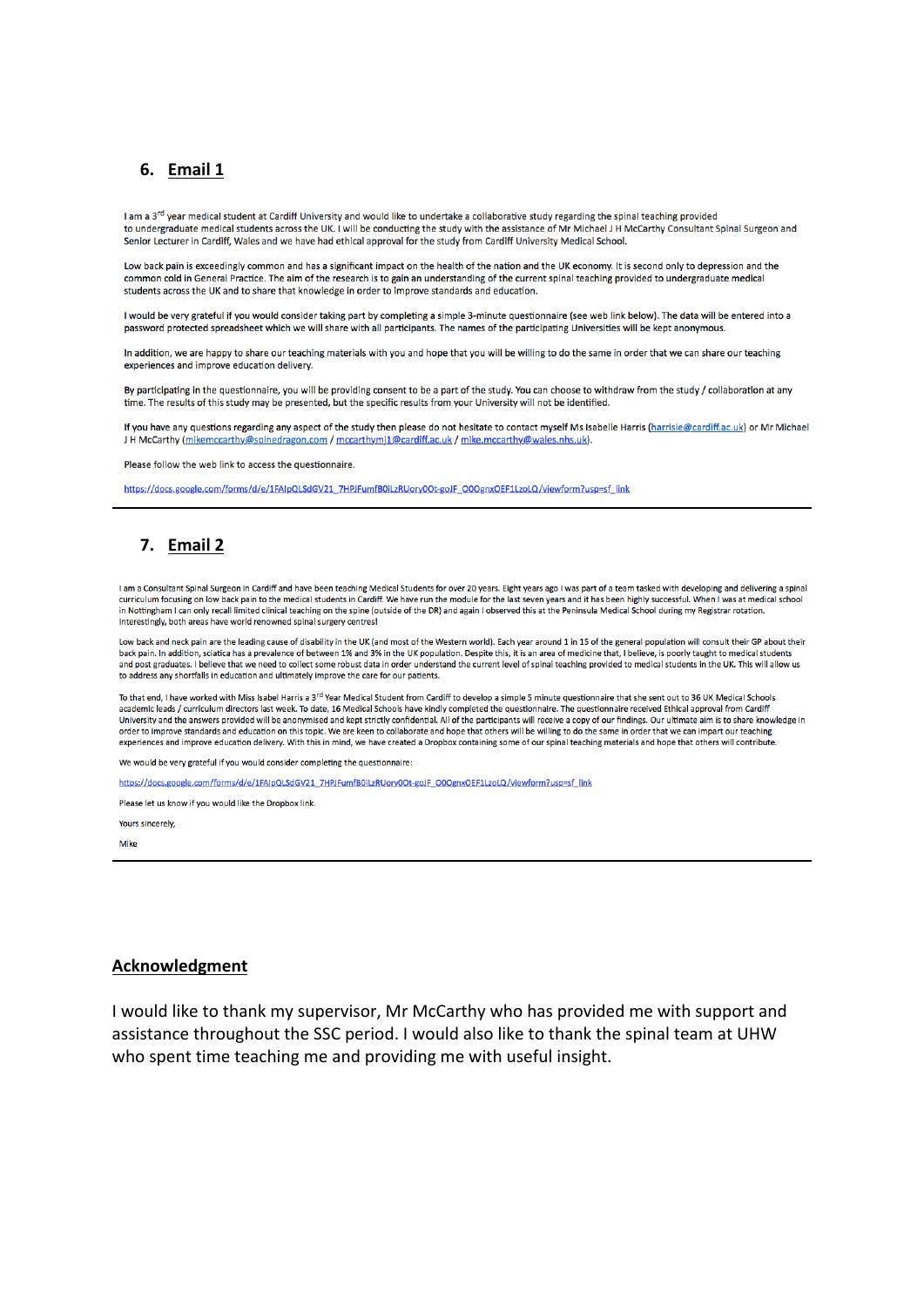# **References**

- 1. Webb R, Brammah T, Lunt M, Urwin M, Allison T, Symmons D. Prevalence and Predictors of Intense, Chronic, and Disabling Neck and Back Pain in the UK General Population. Spine. 2003;28(11):1195-1202. doi: 10.1097/01.brs.0000067430.49169.01
- 2. Jacobson, L., Lindgren, B. and Sjukdomarna, V.K., 1996. What are the costs of illness?. *Stockholm: Socialstyrelsen (National Board of Health and Welfare)*.
- 3. Hong, J. et al. 2013. Costs Associated With Treatment of Chronic Low Back Pain. *Spine* 38(1), pp. 75-82. doi: 10.1097/brs.0b013e318276450f.
- 4. Woolf, A. 2001. Understanding the burden of musculoskeletal conditions. *BMJ* 322(7294), pp. 1079-1080. doi: 10.1136/bmj.322.7294.1079.
- 5. BOA Trauma and Orthopaedic Undergraduate Syllabus. 2021. Available at: https://www.boa.ac.uk/learning-and-events/medical-students/boa-trauma-andorthopaedic-undergraduate-syllabus.html
- 6. National Undergraduate Curriculum in Surgery Royal College of Surgeons. 2021. Available at: https://www.rcseng.ac.uk/careers-in-surgery/careers-support/nationalundergraduate-curriculum-in-surgery/ [Accessed: 12 April 2021].
- 7. Baker, D. et al. 2020. Core content of the medical school surgical curriculum: Consensus report from the association of surgeons in training (ASIT). *International Journal of Surgery* 84, pp. 186-193. doi: 10.1016/j.ijsu.2019.12.036.
- 8. Williams, J. 2000. THE TEACHING OF TRAUMA AND ORTHOPAEDIC SURGERY TO THE UNDERGRADUATE IN THE UNITED KINGDOM. *The Journal of Bone and Joint Surgery. British volume* 82-B(5), pp. 627-628. doi: 10.1302/0301-620x.82b5.0820627.
- 9. What is scoliosis?. 2021. Available at: https://www.sauk.org.uk/scoliosisinformation/what-is-scoliosis [Accessed: 17 April 2021]
- 10. The Royal College of Radiologists. Undergraduate radiology curriculum second edition. London 2017. Available at: https://www.rcr.ac.uk/sites/default/files/documents/undergraduate\_radiology\_curr iculum\_second\_edition\_2017.pdf
- 11. Outcomes for graduates. General medical Council, 2018. Available:https://www.gmc-uk.org/-/media/documents/dc11326-outcomes-forgraduates-2018\_pdf-75040796.pdf [Accessed 19 April 2021]
- 12. Sharma, M. et al. 2019. Do we need a core curriculum for medical students? A scoping review. *BMJ Open* 9(8), p. e027369. doi: 10.1136/bmjopen-2018-027369.